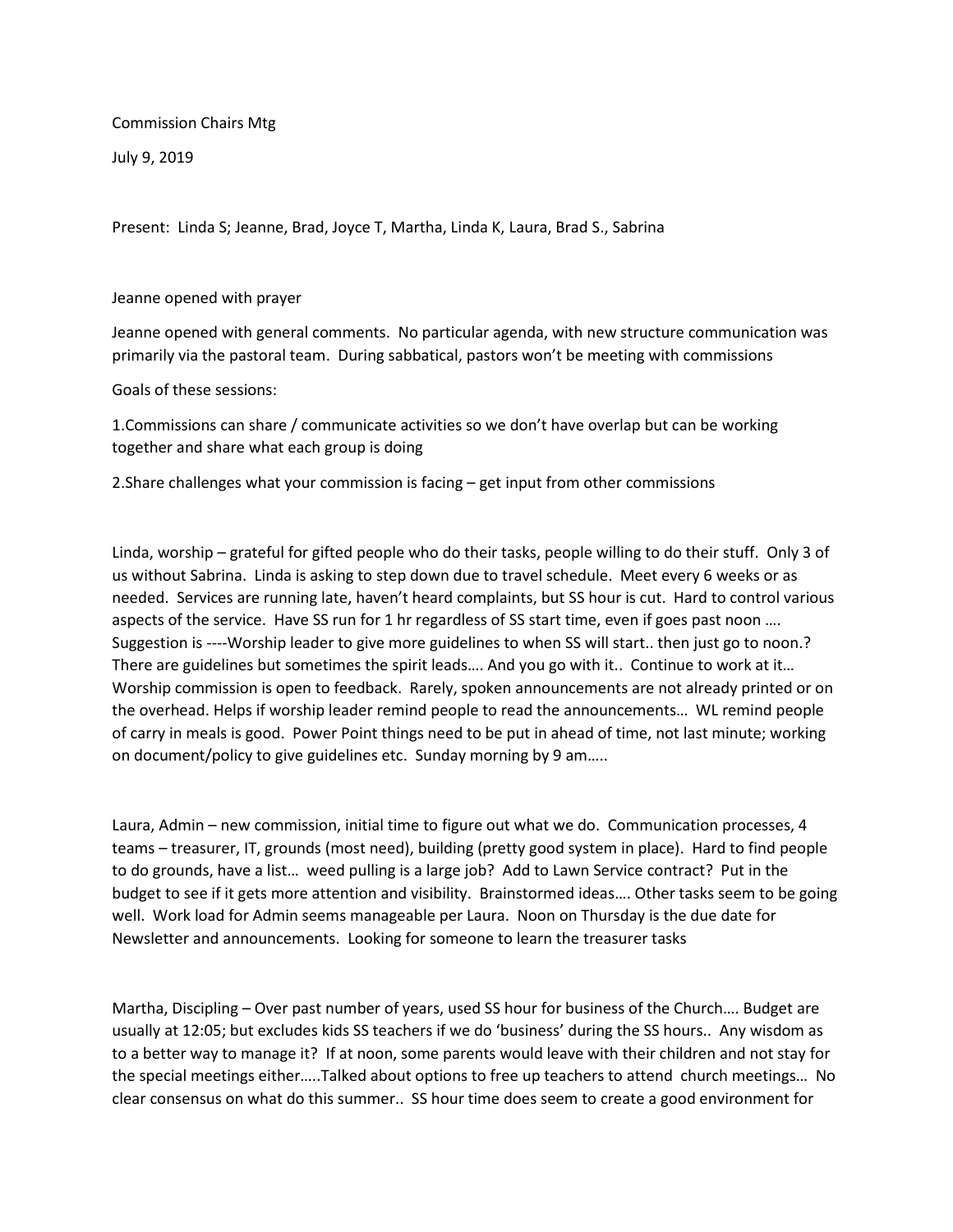conversation and to hear church business. Try starting a 2 year old SS class this fall. 5- two year olds … will need to work on room logistics yet. Carol Bixler will do some of the admin things for children education. Should we have nursery staffed during SS? Use to be staffed, but stopped. Should we start again? 3<sup>rd</sup> grade Bible issue event was missed, will get 3&4<sup>th</sup> graders Bibles. Discussed fall adult SS topics. How do we manage the kids, move them up collectively or by age? How do you make these types of decision? An area commission is still trying to discern etc. Discussed options etc. Start 2 years off together in the fall was discussed – make it a special time. Open to on-going advice? Needing more rooms for SS, this is a good thing! How do we structure adult SS – curriculum guideline?? Martha replied we try to have variety, of topics. Use basement stage area as an adult SS area in the fall if space is needed.

Joyce – Spiritual Gifts. Joyce asked " when do you feel like you have handle on it, transition that is"….. 3 yrs might be a good target based upon other churches going through transition Finding people to be on the commissions – matching people with commissions, working on chairs for commissions? Discussed various commissions and people on them, new people taking on roles, turnover/change be a challenge. Aspect of people volunteering; we must be intentional on hearing where people have passions? Can people volunteer to be on a commission, can you have more than 3 people on the commission? We use people in the commission, but they aren't 'on' the commission? If a commission wants to include more than 3 people, is that OK… Structure evaluation process will hopefully clarify some of the commission details / member numbers or limits etc. How can people plug into a commission and use their gifts? Confusion around serving on the commission vs. serving within the commission and being involved in the work of the commissions. Is there a set number? Discussed various aspects of 'hiring' people to do tasks within the church…. How do we capture people's interest in serving on a commission? What vehicle do we use to capture people's interest? Do we list somewhere opportunities for people to be involved on a more on-going basis?

Linda K – community life – List of things we are trying to do – small groups, trying to get some more started, doesn't seem like a lot of people interested. How to capture interest. Newly started – attendance and maintaining membership list with Laura's help, is reviewed every 3 months… working on a process document for this. Fellowship ministry busy. Discussed the 'pastoral care aspect' of this commission? Flowers, meals, need to work with the newly formed Care Team to coordinate work. Jubilee fund used - working with treasurer … going well… Everence funds used in the past just for Shalom people (matching gift process).. Commission is looking for help with bulletin boards, and take pictures of people who attend – update it. Retreat work in the planning phase, enough money to pay for outside person to present – Nov 2 at Jamison Camp. Should we offer child care for the retreat?? Interviewing new people, anyone interested in helping with the process – Sabrina volunteered . Talked about photo board updating…

Sabrina – forming a care team, help pastors through the sabbatical period. Have a group of 9-10 people have the training. Have people available to visit in case pastors are not available. Exploring the idea of regular attendees having someone on the care team 'look after' them – looking at this as a possible